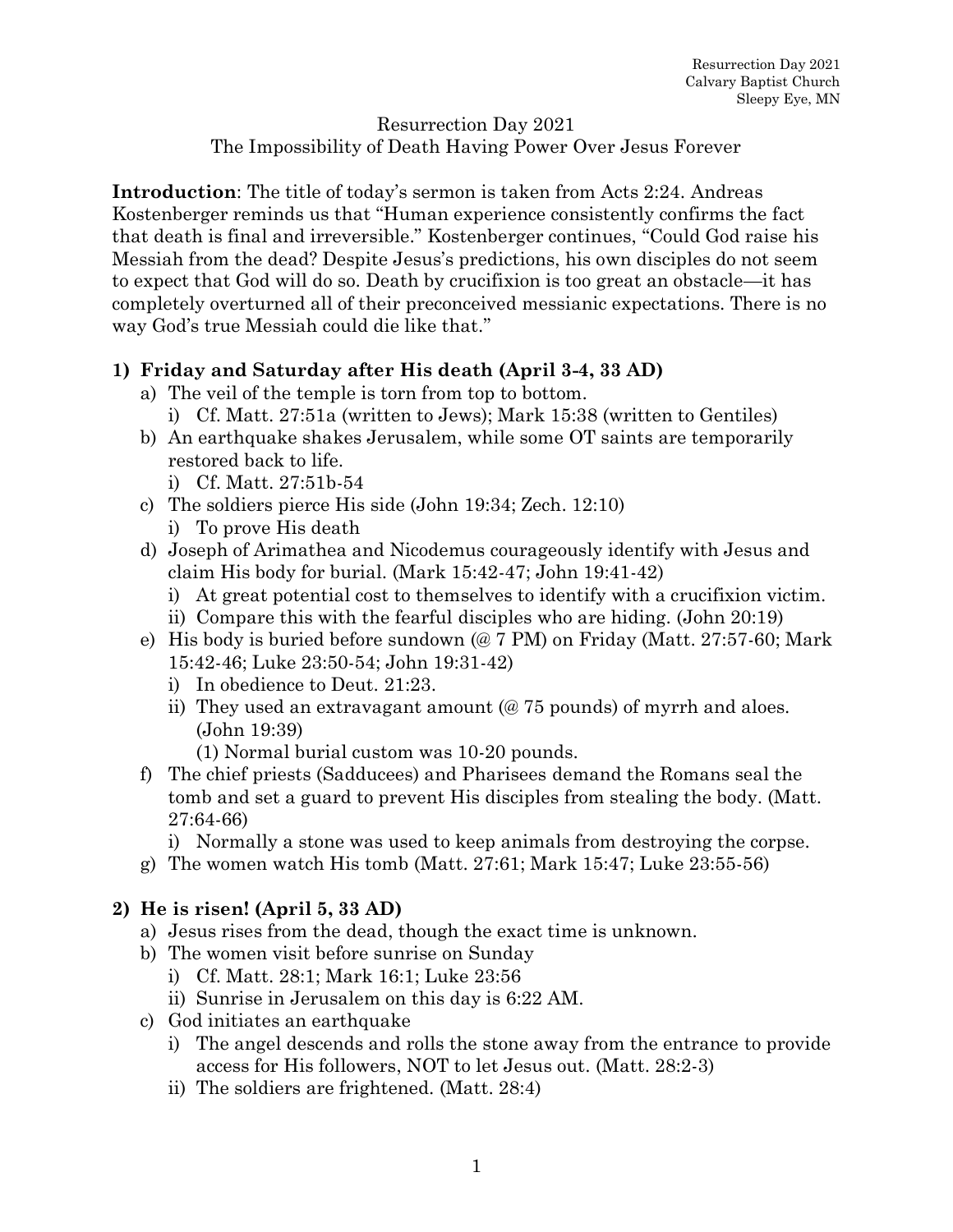- d) The women visit early Sunday
	- i) Cf. Matt. 28:5-8; Mark 16:2-8; Luke 24:1-8; John 20:1
	- ii) The angel gives the women two-fold responsibility.
		- (1) Go, tell the disciples He has risen.
		- (2) Tell them to go to Galilee and meet Him as He had told them earlier. (Matt. 26:32)
- e) The women tell the apostles (Luke 24:9-12; John 20:2-10)
	- i) The initial reaction of the apostles was unbelief.
	- ii) Peter and John then race to the tomb

## **3) He appears to many (April 5-May 15, 33 AD)**

- a) Five times on Resurrection Day
	- i) To Mary Magdalene (Mark 16:9-11; John 20:11-18)
	- ii) To the other women (Matt. 28:9-10)
		- (1) The Roman soldiers inform the Jewish leadership what has happened. (Matt. 28:11-15)
		- (2) The lie spreads that the Roman soldiers all fell asleep, but apparently not a deep enough sleep because they somehow know it was the Lord's disciples who stole His body.
	- iii) To Simon Peter (Luke 24:33-35; 1 Cor. 15:5)
	- iv) To the disciples traveling to Emmaus (Mark 16:12-13; Luke 24:13-32) (1) Jesus teaches from various OT passages concerning His death and resurrection.
	- v) To the disciples, minus Thomas (Mark 16:14; Luke 24:36-43; John 20:19- 25)
- b) Five times during the next 40 days
	- i) To the disciples, including Thomas (John 20:26-31)
	- ii) To seven disciples near the Sea of Galilee (John 21:1-23)
		- (1) Jesus performs a miracle of catching fish.
		- (2) Peter is re-instated and re-commissioned and informed of his death.
	- iii) To over 500 disciples in Galilee (Matt. 28:16-20; Mark 16:15-18)
		- (1) The commission to be obeyed during His absence.
		- (2) Most of these were still alive in Paul's day, 20 years later. (1 Cor. 15:6)
	- iv) To James, Jesus' half-brother (1 Cor. 15:7)
		- (1) Perhaps James is converted at this time.
		- (2) Perhaps meets with His other half-brothers at this time, including Jude.
	- v) To the disciples (Luke 24:44-49)
		- (1) The command to wait in Jerusalem until the coming of the Spirit.
			- (a) This relates to OT predictions of the New Covenant ministry of the Holy Spirit (Ezek. 36; Jer. 33).

# **4) Things to remember:**

a) Both the Father and the Son were involved in His resurrection.